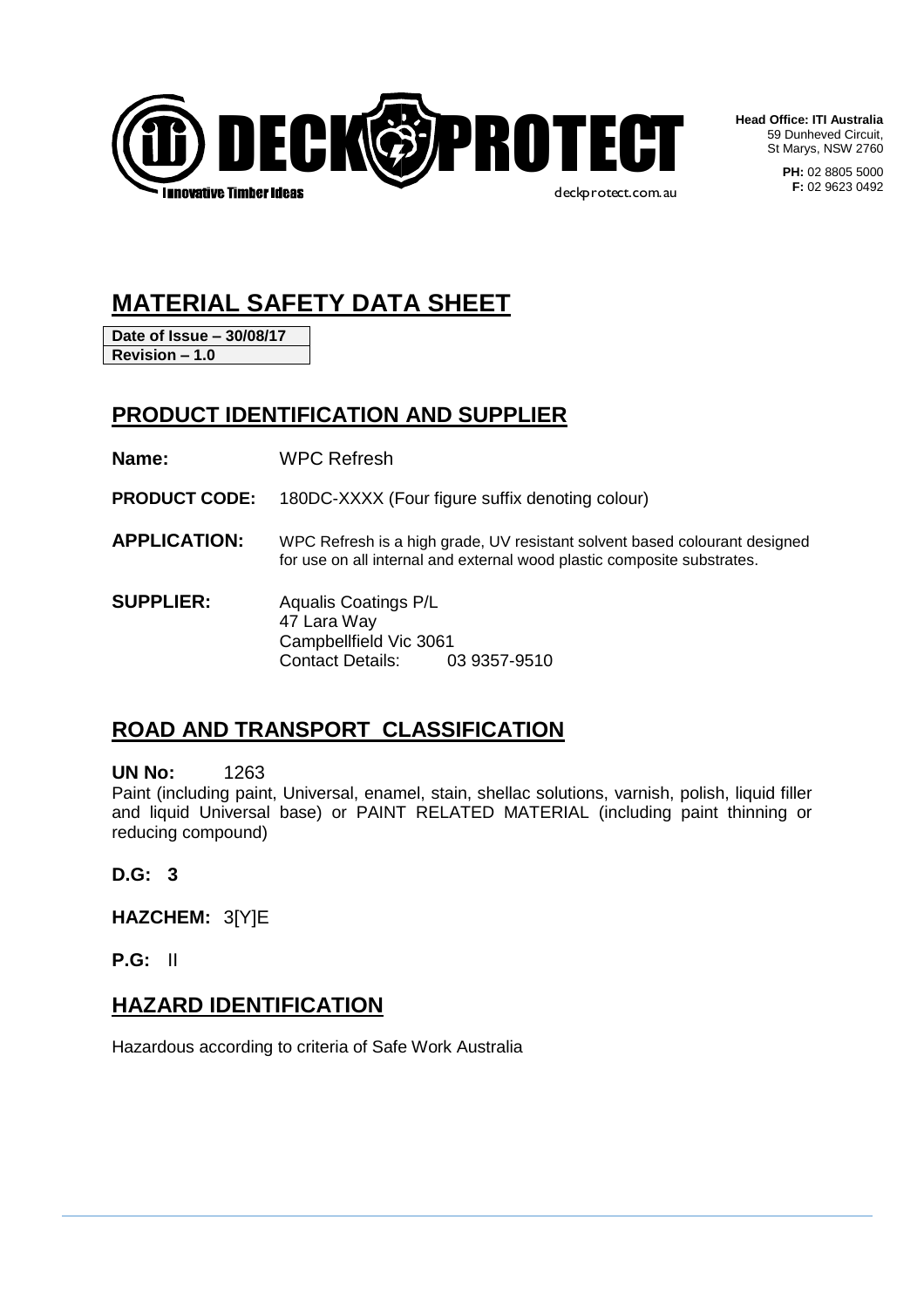## **GHS CLASSIFICATION**



**Signal Word** Danger

### **HAZARD CLASSIFICATIONS**

Flammable Liquids Category 2<br>
Aspiration Hazard Category 1 Aspiration Hazard Acute Toxicity-Dermal Category 4<br>Acute Toxicity-Inhalation Category 4 Acute Toxicity- Inhalation Category 4<br>Skin Corrosion/Irritation Category 2 Skin Corrosion/Irritation<br>Eve Irritation Category 2A Specific Target Organ Toxicity (Single Exposure) Category 3 Narcotic Effects Chronic Hazard to Aquatic Environment – Category 2

#### **HAZARD STATEMENTS**

- H225 Highly flammable liquid and vapour<br>H302 Harmful if swallowed
- Harmful if swallowed
- H304 May be fatal if swallowed and enters airways.
- H312 Harmful in contact with skin
- H315 Causes skin irritation.
- H319 Causes serious eye damage
- H332 Harmful if inhaled
- H336 May cause drowsiness or dizziness.
- H373 May cause damage to organs

#### . **PREVENTION PRECAUTIONARY STATEMENTS**

- P201 Obtain special instructions before use<br>P210 Keep away from heat/sparks/open flan
- P210 Keep away from heat/sparks/open flames/hot surfaces No smoking<br>P260 Do not breathe dust/fume/gas/mist/vapours/spray
- P260 Do not breathe dust/fume/gas/mist/vapours/spray<br>P271 Use only outdoors or in a well-ventilated area
- P271 Use only outdoors or in a well-ventilated area<br>P281 Use personal protective equipment as require
- Use personal protective equipment as required
- P240 Ground/bond container and receiving equipment<br>P241 Use explosion-proof electrical/ventilating/lighting/
- Use explosion-proof electrical/ventilating/lighting/intrinsically safe equipment
- P242 Use only non-sparking tools
- P243 Take precautionary measures against static discharge
- P270 Do not eat, drink or smoke when using this product
- P272 Contaminated work clothing should not be allowed out of workplace
- P273 Avoid release to the environment
- P280 Wear protective gloves/protective clothing/eye protection/face protection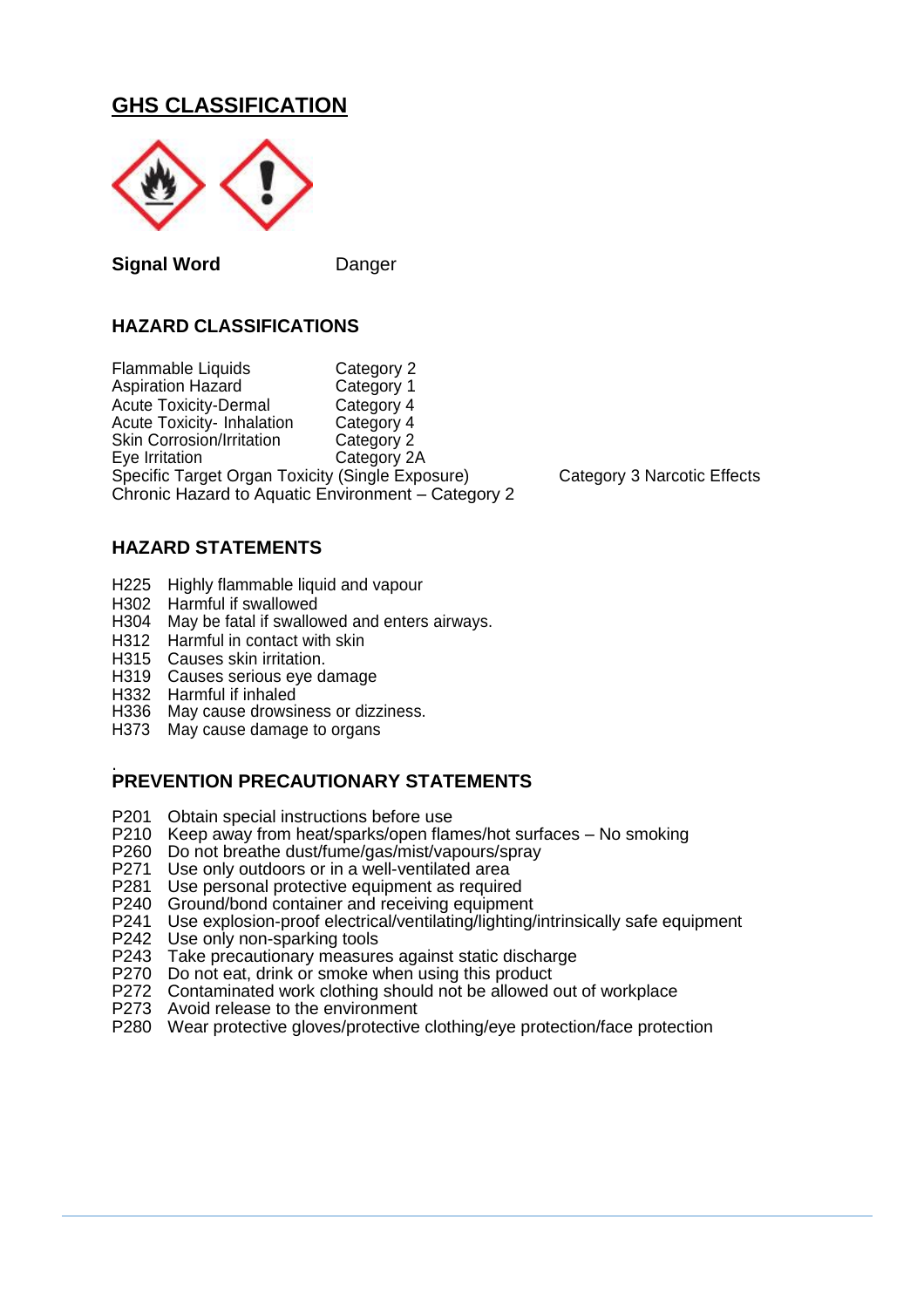## **RESPONSE PRECAUTIONARY STATEMENT**

| P <sub>101</sub> | If medical advice is needed, have product container or label at hand                                         |
|------------------|--------------------------------------------------------------------------------------------------------------|
| P304+340         | If INHALED: Remove victim to fresh air and keep at rest in a position<br>comfortable for breathing           |
| P312             | Call a POISON CENTRE or doctor/physician if you feel unwell                                                  |
| P302+352         | IF ON SKIN: Wash with soap and water                                                                         |
| P303+361+353     | IF ON SKIN (or hair): Remove/Take off immediately all contaminated<br>clothing. Rinse skin with water/shower |
| P363             | Wash contaminated clothing before reuse                                                                      |
| P333+313         | If skin irritation or a rash occurs: Get medical advice/attention                                            |
| P370+378         | In case of fire: Use alcohol resistant foam for extinction                                                   |

## **STORAGE PRECAUTIONARY STATEMENTS**

P405 Store locked up<br>P403+235 Store in a well ve Store in a well ventilated place. Keep cool

## **POISONS SCHEDULE (AUST)**

S5

## **PHYSICAL DATA**

| Appearance:                 | Milky pale yellow liquid |
|-----------------------------|--------------------------|
| Odour:                      | Odour of Hydrocarbons    |
| <b>Specific Gravity:</b>    | $0.85 - 0.95$ Kg/lt      |
| Percent volatile by volume: | 100%                     |
| Solubility in water g/l:    | <b>None</b>              |

## **FIRE AND EXPLOSION HAZARD DATA**

**Highly Flammable Flash point (°C):** 41 °C **Extinguishing Media:** Dry chemical, foam or CO2

## **FIRE AND EXPLOSION HAZARDS:**

Vapour is heavier than air, will accumulate in depressions and will form explosive mixtures with air. Vapour may travel a considerable distance to source of ignition. Vapours are very dangerous in enclosed spaces, which are poorly ventilated. Highly flammable, keep away from naked flame, spark or heat source.

Store cans away from oxidizing agents.

On combustion, may emit toxic fumes and acrid smoke.

## **REACTIVITY DATA**

| <b>STABLE</b>   |  |
|-----------------|--|
| <b>UNSTABLE</b> |  |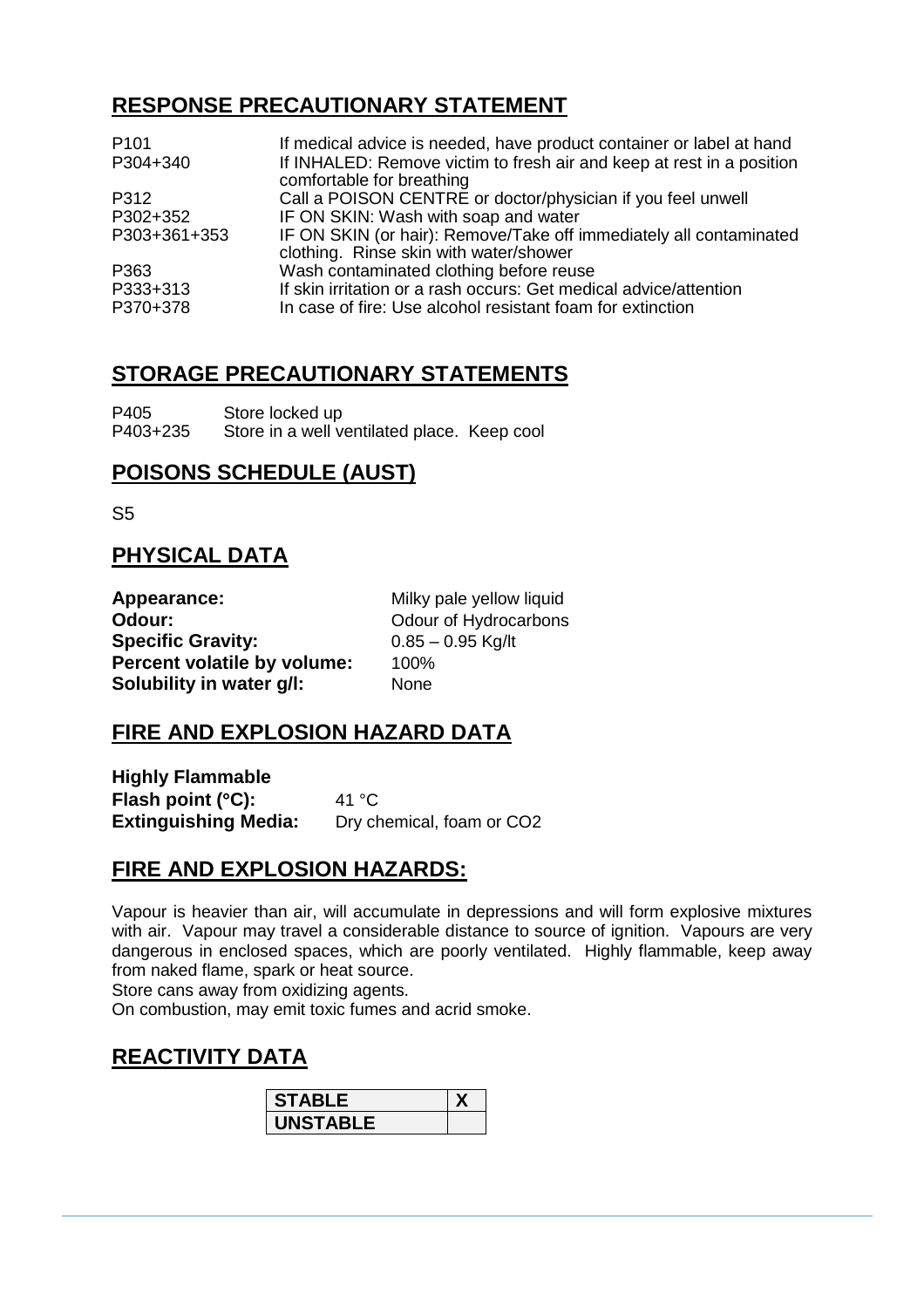| <b>Materials to avoid:</b> |  |  |
|----------------------------|--|--|
|                            |  |  |

**Strong oxidizing agents** 

**Hazardous Decomposition Products:** Carbon dioxide and monoxide.

**HAZARDOUS POLYMERISATION:** Will not occur

#### **National occupational exposure limit:**

None assigned for this product by Safe Work Australia. However the following list of raw materials may serve as a guide.

### **INGREDIENTS**

| <b>Composition by weight %</b> | $10 - 30$ | $30 - 60$ | $>60$ | <b>Balance</b> | <b>CAS RN</b> | <b>TWA PPM</b> | <b>STEL PPM</b> |
|--------------------------------|-----------|-----------|-------|----------------|---------------|----------------|-----------------|
| Naphtha Petroleum<br>light     | X         |           |       |                | 78-93-3       | 150            | 300             |
| Aromatic                       |           |           |       |                |               |                |                 |
| Naphtha<br>Petroleum           | Χ         |           |       |                | 64742-95-6    | 100            | 150             |
| medium Aromatic                |           |           |       |                |               |                |                 |
| light<br>Naphtha Petroleum     | X         |           |       |                | 64742-95-6    | 100            | 150             |
| Aromatic                       |           |           |       |                |               |                |                 |
| n-butyl acetate                | X         |           |       |                | 123-86-4      | 150            | 200             |
| 2-butoxyethanol                |           |           |       |                | 111-76-2      | 121            |                 |

## **HEALTH HAZARD DATA**

No adverse health effects expected if the product is handled in accordance with this Safety Data Sheet and product label. Symptoms or effects that may arise if the product is mishandled are as follows:-

### **EFFECTS OF EXPOSURE**

- **EYES:** Highly irritant, which may lead to, pronounced inflammation and conjunctivitis. Damage to the cornea may result in permanent vision impairment if not treated promptly.
- **SKIN:** May cause skin irritation after prolonged or repeated exposure, which may lead to contact dermatitis.
- **INHALATION:** Mild irritation to upper respiratory tract may become more pronounced at elevated temperatures. More severe effects from inhalation of high concentrations of vapour include; pulmonary irritation, coughing, headache, nausea and central nervous system depression which can lead to loss of co-ordination, impaired judgement and if exposure is prolonged, unconsciousness. Pre-existing respiratory illness such as asthma, bronchitis or emphysema etc may be aggravated if inhaled.
- **INGESTION:** Gastrointestinal irritation may cause nausea, pain and vomiting. Vomit entering the lungs by aspiration may cause potentially lethal chemical pneumonitis.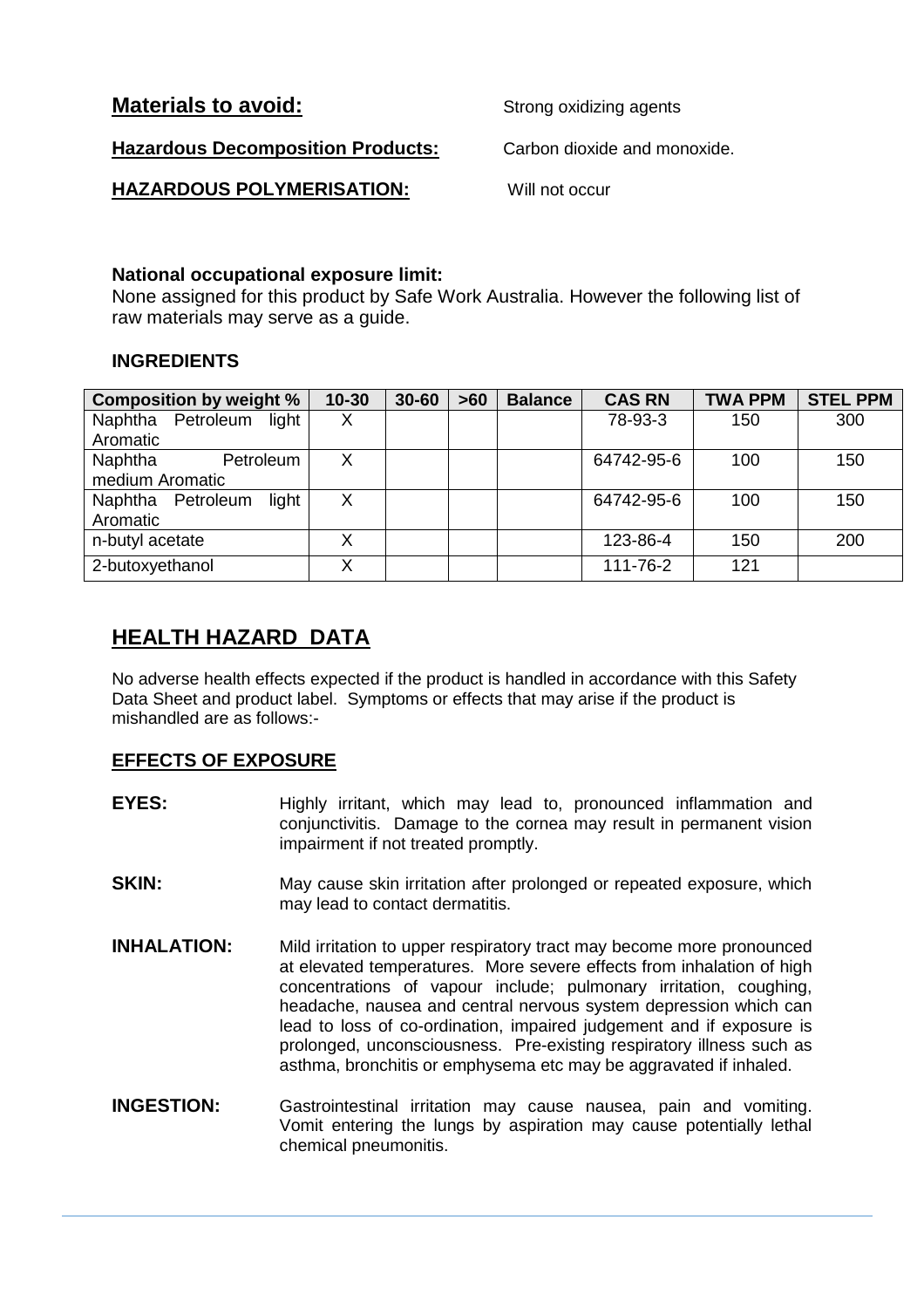### **FIRST AID**

- **EYES:** Flush eyes with water for at least 15 minutes. Ensure irrigation under both eyelids is achieved. Transport patient to hospital or doctor immediately. Do not attempt to remove contact lenses, this should only be undertaken by skilled personnel.
- **SKIN:** Remove contaminated clothing. Wash affected areas thoroughly with soap and water. Do not wash with solvent. If irritation occurs seek medical attention.
- **INHALATION:** Move patient to fresh air away from contamination source and remove contaminated clothing. Allow patient to assume most comfortable position and keep warm. If breathing is shallow or has stopped, ensure clear airway and apply resuscitation. Seek immediate medical attention.
- **INGESTION:** If swallowed do not induce vomiting. Wash mouth with water. Give water to drink to dilute stomach contents. If vomiting occurs, place victim's head downward, head lower than hips to prevent vomit entering lungs. Seek immediate medical attention.

## **SAFETY PROTECTION INFORMATION**

#### **ENGINEERING CONTROLS:**

Use in a well-ventilated area, under normal conditions general exhaust is adequate. Spraying should be done in accordance to local state regulations. All electrical fittings and appliances including power outlets, lighting and exhaust extraction must be intrinsically safe and in accordance to class 1 zone 1 Australian Standards, this is also required where painted surfaces are drying as evaporating flammable solvents are given off for some time and may accumulate in enclosed areas. Keep containers closed when not in use. Do Not enter confined spaces where vapour may have collected.

## **PERSONAL PROTECTION**

.

- **INHALATION:** Wear an Australian Standard Approved respirator. The selection of class and type will be dependent on level of air-borne contaminant and chemical type. For general use with adequate ventilation, an organic vapour respirator is sufficient. In conditions where high levels of exposure to spray mist and vapour are present with poor ventilation, wear full-faced air supplied breathing apparatus.
- **EYES:** Chemical goggles or safety glasses with side shields. Do not wear contact lenses as they absorb and concentrate irritants.
- **HANDS:** Wear chemical resistant gloves such as rubber, PVC, nitrile or neoprene. Do not wash hands with solvent; use industrial hand cleansing cream or soap and water.
- **CLOTHING:** Wear protective clothing that minimises the risk of skin contamination. Wear safety footwear.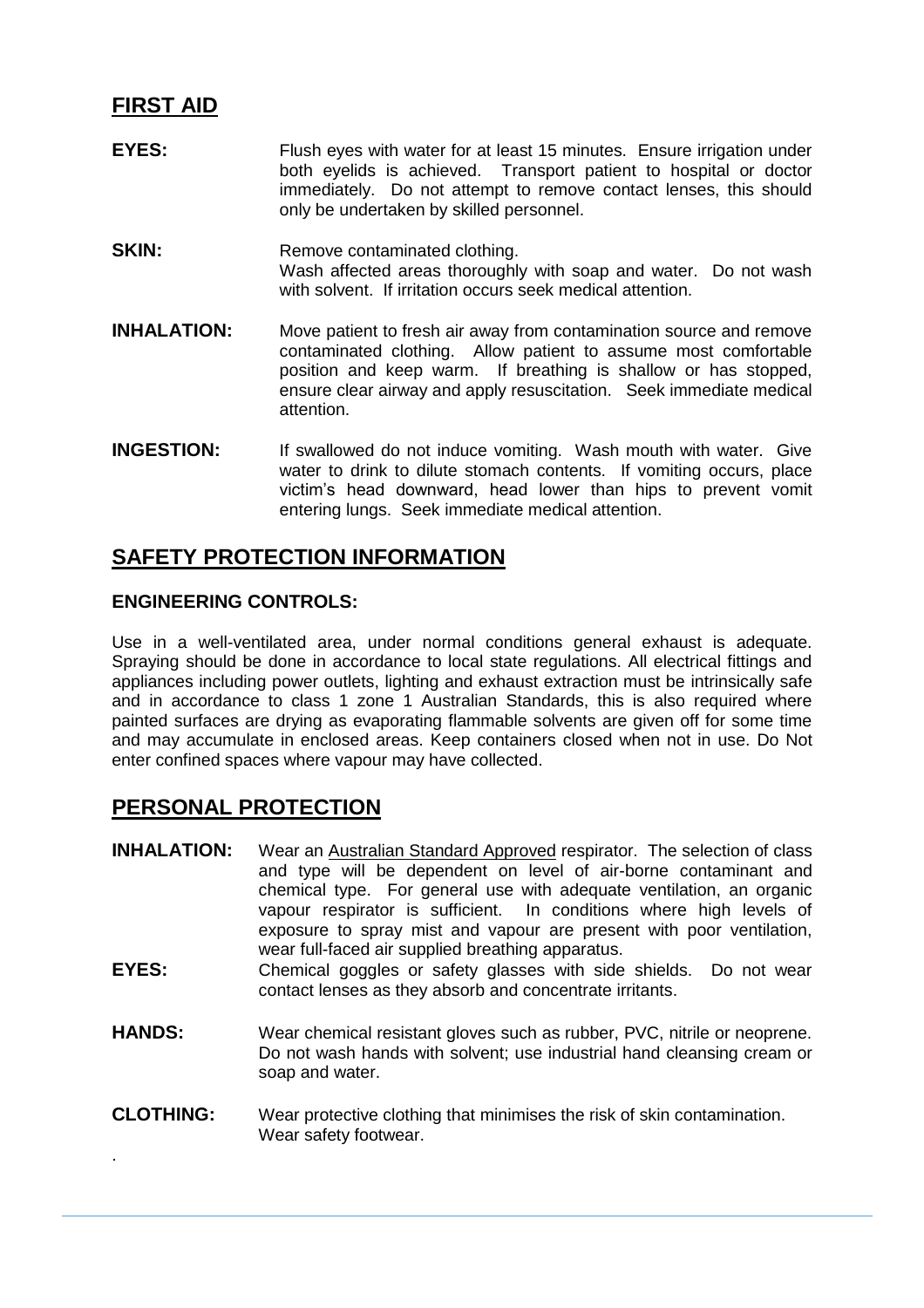## **Toxicology Data**

No specific data for product however for listed raw materials as follows:

#### **2-Butoxyethanol**

| <b>Ref suppliers SDS</b> |
|--------------------------|
|                          |
|                          |
|                          |
|                          |
|                          |

#### **n-BUTYL ACETATE**

Dermal (rabbit) LD50: >14080 mg/kg Ref suppliers SDS Inhalation (rat) LC50: 2000 ppm/4hr Oral (rat) LD50: 10736 mg/kg

**Germ cell mutagenicity:** Not mutagenic

**Carcinogenicity:** Not expected to be carcinogenic

| <b>Reproductive and developmental Toxicity:</b> Not a developmental toxicant |                           |  |
|------------------------------------------------------------------------------|---------------------------|--|
|                                                                              | Does not impair fertility |  |

### **Ecological Information**

Avoid contaminating waterways.

| Acute aquatic Hazard:         | No information available for product                                                       |
|-------------------------------|--------------------------------------------------------------------------------------------|
| Long-term aquatic Hazard:     | No information available for product based on<br>ingredients                               |
| Ecology Toxicity:             | No information available for product                                                       |
| Persistence and degradability | No information available but is expected to<br>biodegrade base on its raw material makeup. |
| Bio-accumulative potential:   | Based on individual raw materials, not expected to<br>bio-accumulate                       |

### **SPILL AND CLEAN UP PROCEDURES**

Remove possible sources of ignition. Avoid breathing vapour and contact with skin and eyes. Wear appropriate safety equipment.

• Absorb all spills with a dangerous goods approved absorbent material such as sand, vermiculite etc. Place in an **Australian Standard Approved** flammable goods waste bin and add equal volume of water. Dispose of through an approved dangerous good waste management contractor. Do not permit spilled material to flow into sewer or natural waterway.